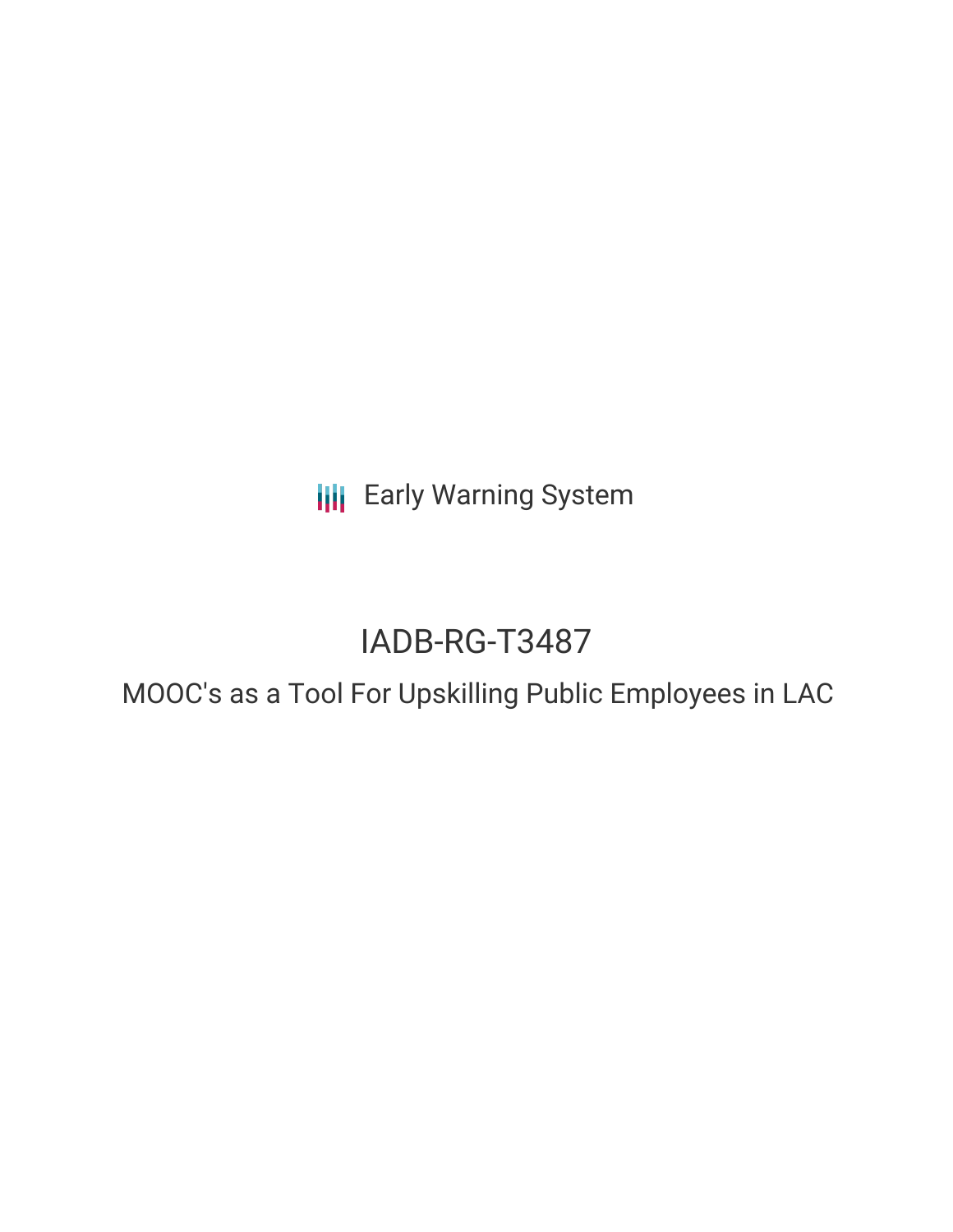

#### **Quick Facts**

| <b>Financial Institutions</b>  | Inter-American Development Bank (IADB)                          |
|--------------------------------|-----------------------------------------------------------------|
| <b>Status</b>                  | Approved                                                        |
| <b>Bank Risk Rating</b>        |                                                                 |
| <b>Voting Date</b>             | 2019-10-30                                                      |
| <b>Borrower</b>                | Regional                                                        |
| <b>Sectors</b>                 | Education and Health, Law and Government, Technical Cooperation |
| Investment Type(s)             | Grant                                                           |
| <b>Investment Amount (USD)</b> | $$0.50$ million                                                 |
| <b>Project Cost (USD)</b>      | $$0.50$ million                                                 |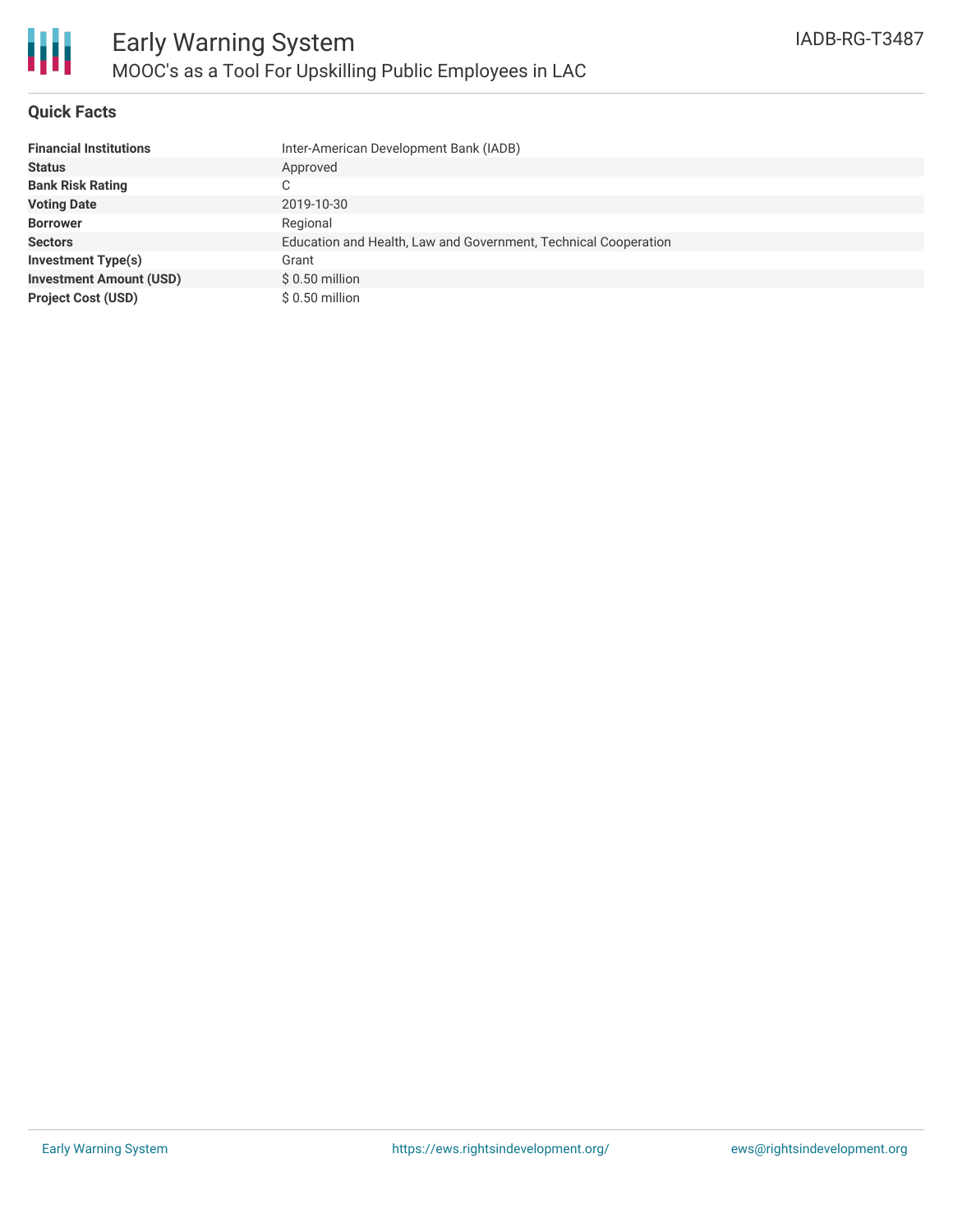

## **Project Description**

In an increasingly digitalized world, public sector employees need to strengthen their skills to face development challenges in an innovative way. The main objective of this Technical Cooperation (TC) is to take advantage of the proven benefits of MOOCs (Massive Open Online Courses) to improve the capacities of public employees for the design and implementation of public policies and the service delivery to the citizens to support the development agenda in LAC.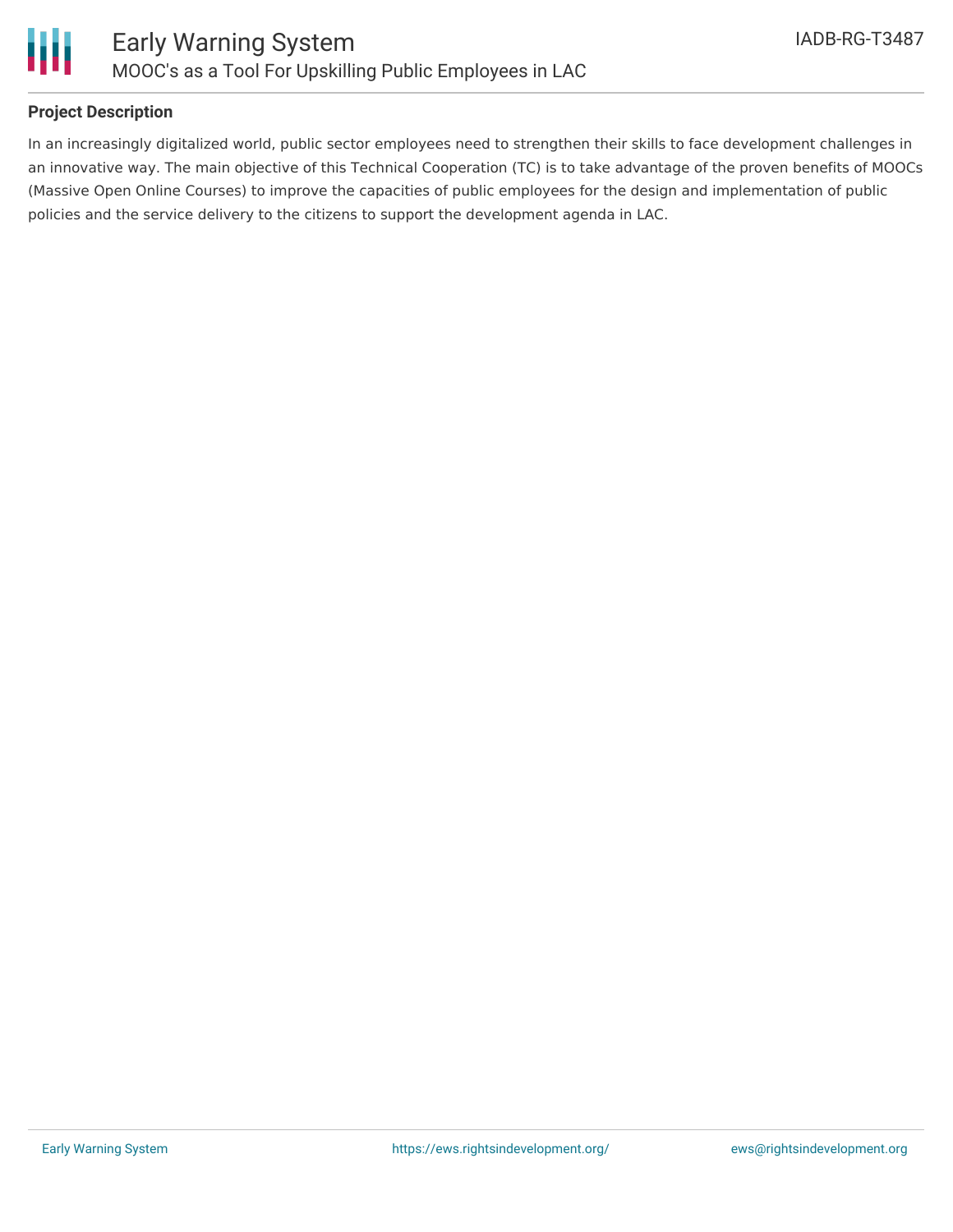

## **Investment Description**

• Inter-American Development Bank (IADB)